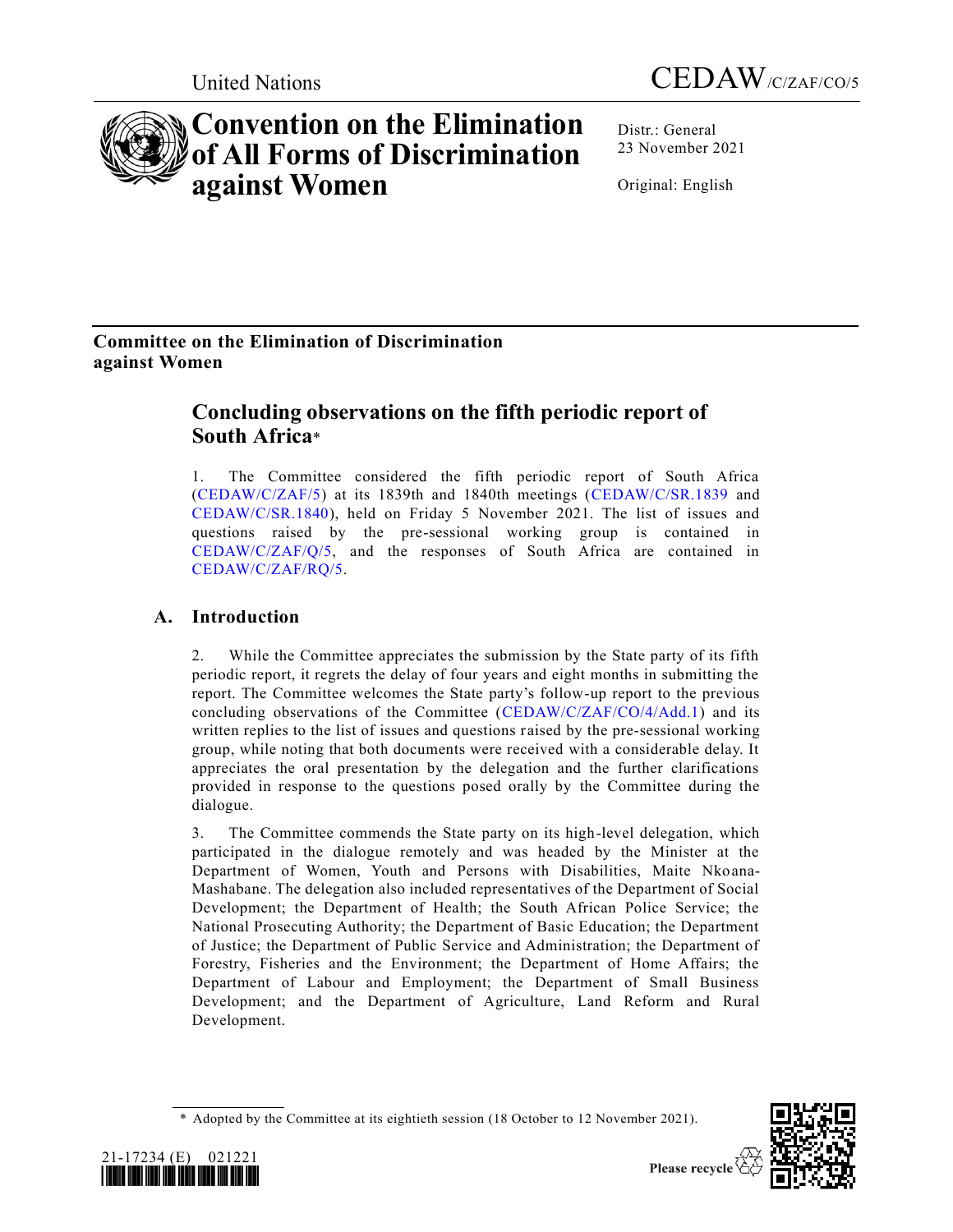# **B. Positive aspects**

4. The Committee welcomes the progress achieved since the consideration in 2011 of the State party's combined second, third and fourth periodic reports in undertaking legislative reforms, in particular the adoption of the following:

(a) The Recognition of Customary Marriages Amendment Act 1, amending the Recognition of Customary Marriages Act (Act No. 120 of 1998), to regulate the proprietary consequences of customary marriages entered into before the entry into force of the 1998 Act, in June 2021;

(b) The Legal Aid South Africa Act (Act No. 39 of 2014), in December 2014;

(c) The Employment Equity Act (Act No. 47 of 2013), in January 2014;

(d) The Judicial Matters Second Amendment Act (Act No. 43 of 2013), in January 2014, to enter into force in January 2020 except for section 4;

(e) The Prevention and Combating of Torture of Persons Act (Act No. 13 of 2013), which criminalizes torture, in July 2013;

(f) The Prevention and Combating of Trafficking in Persons Act (Act No. 7 of 2013), in July 2013.

5. The Committee notes the State party's efforts to improve its institutional and policy framework aimed at accelerating the elimination of discrimination against women and promoting gender equality, such as the adoption or establishment of the following:

(a) The National Policy on the Prevention and Management of Learner Pregnancy in Schools, to reduce the incidence of early pregnancies among students through the provision of quality comprehensive sexuality education, in 2021;

(b) The National Strategic Plan on Gender-Based Violence and Femicide for the period 2020–2030, and the National Council on Gender-Based Violence and Femicide, in 2020;

(c) The National Policy Framework on the Management of Trafficking in Persons Offences, which strengthens service delivery to respond to the needs of victims, in 2019;

(d) The National Action Plan to Combat Racism, Racial Discrimination, Xenophobia and Related Intolerance 2019–2024, which provides a definition of discrimination against women, in 2019;

(e) The National Strategic Plan on HIV, sexually transmitted infections and tuberculosis 2017–2022, which is aimed at addressing social and structural barriers that increase women's vulnerability to infection, preventing new infections, increasing protection of human rights, and improving access to justice, in 2017;

(f) The Framework and Strategy towards Gender Mainstreaming in the Environment Sector 2016–2021, which aims to ensure that initiatives integrate a gender perspective into the whole project cycle management, in 2016;

(g) The National Strategy for Intersectoral Management of Sexual Offences, which seeks to enhance women's access to sexual offences courts by providing access to services such as court preparation programmes or information materials, in 2014;

(h) The National Intervention Strategy for Lesbian, Gay, Bisexual, Transgender and Intersex (LGBTI) Sector, which is aimed at responding to and preventing gender-based violence against LGBTI persons, in 2014;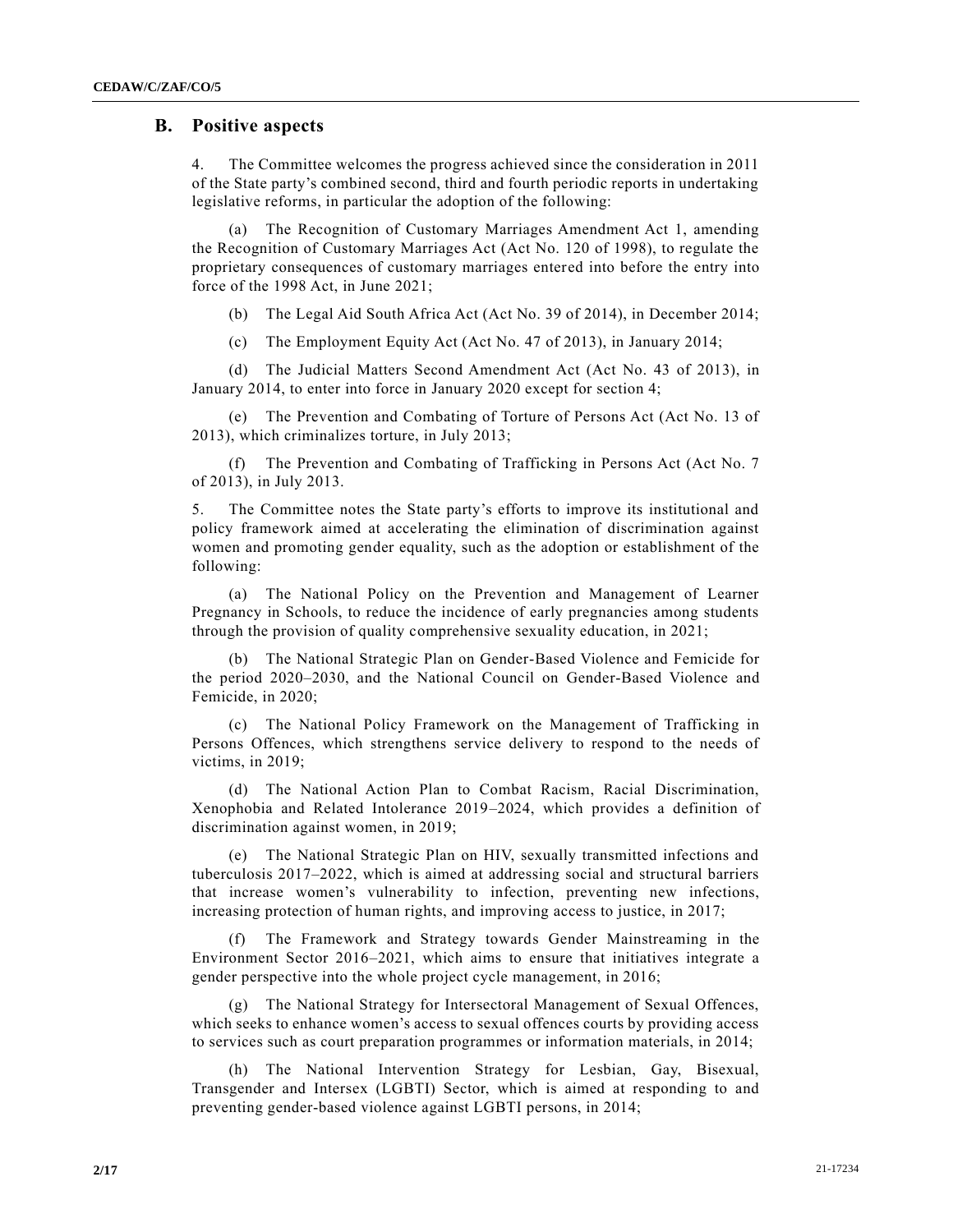(i) The South African Integrated Programme of Action Addressing Violence against Women and Children 2013–2018, which provides for a shift from crisis response to a focus on prevention and early intervention, in 2013.

6. The Committee welcomes the fact that, in the period since the consideration of the previous report, the State party has ratified or acceded to the following international instruments:

(a) The Optional Protocol to the Convention against Torture and Other Cruel, Inhuman or Degrading Treatment or Punishment, in 2019;

(b) The International Covenant on Economic, Social and Cultural Rights, in 2015;

(c) The Domestic Workers Convention, 2011 (No. 189), of the International Labour Organization, in 2013.

## **C. Sustainable Development Goals**

7. **The Committee welcomes the international support for the Sustainable Development Goals and calls for the realization of de jure (legal) and de facto (substantive) gender equality, in accordance with the provisions of the Convention, throughout the process of implementing the 2030 Agenda for Sustainable Development. The Committee recalls the importance of Goal 5 and of the mainstreaming of the principles of equality and non-discrimination throughout all 17 Goals. It urges the State party to recognize women as the driving force of the sustainable development of the State party and to adopt relevant policies and strategies to that effect.**

# **D. Parliament**

8. **The Committee stresses the crucial role of the legislative power in ensuring the full implementation of the Convention (see [A/65/38,](https://undocs.org/en/A/65/38) part two, annex VI). It invites the National Assembly, in line with its mandate, to take the necessary steps regarding the implementation of the present concluding observations between now and the submission of the next periodic report under the Convention.**

## **E. Principal areas of concern and recommendations**

#### **Gender-based violence against women**

9. The Committee acknowledges the efforts to address gender-based violence against women and girls in the State party, including the adoption in 2020 of the National Strategic Plan on Gender-Based Violence and Femicide. However, the Committee notes with concern the persistence of systemic failures in the implementation of legislation and policies to address gender-based violence and of rampant levels of gender-based violence, including femicides, across the State party. In particular, the Committee notes with concern:

(a) That gender-based violence is exacerbated by a culture of silence and impunity;

(b) The failure by the South African Police Service to systematically investigate, prosecute and adequately punish the negligence and mishandling of cases by police officers;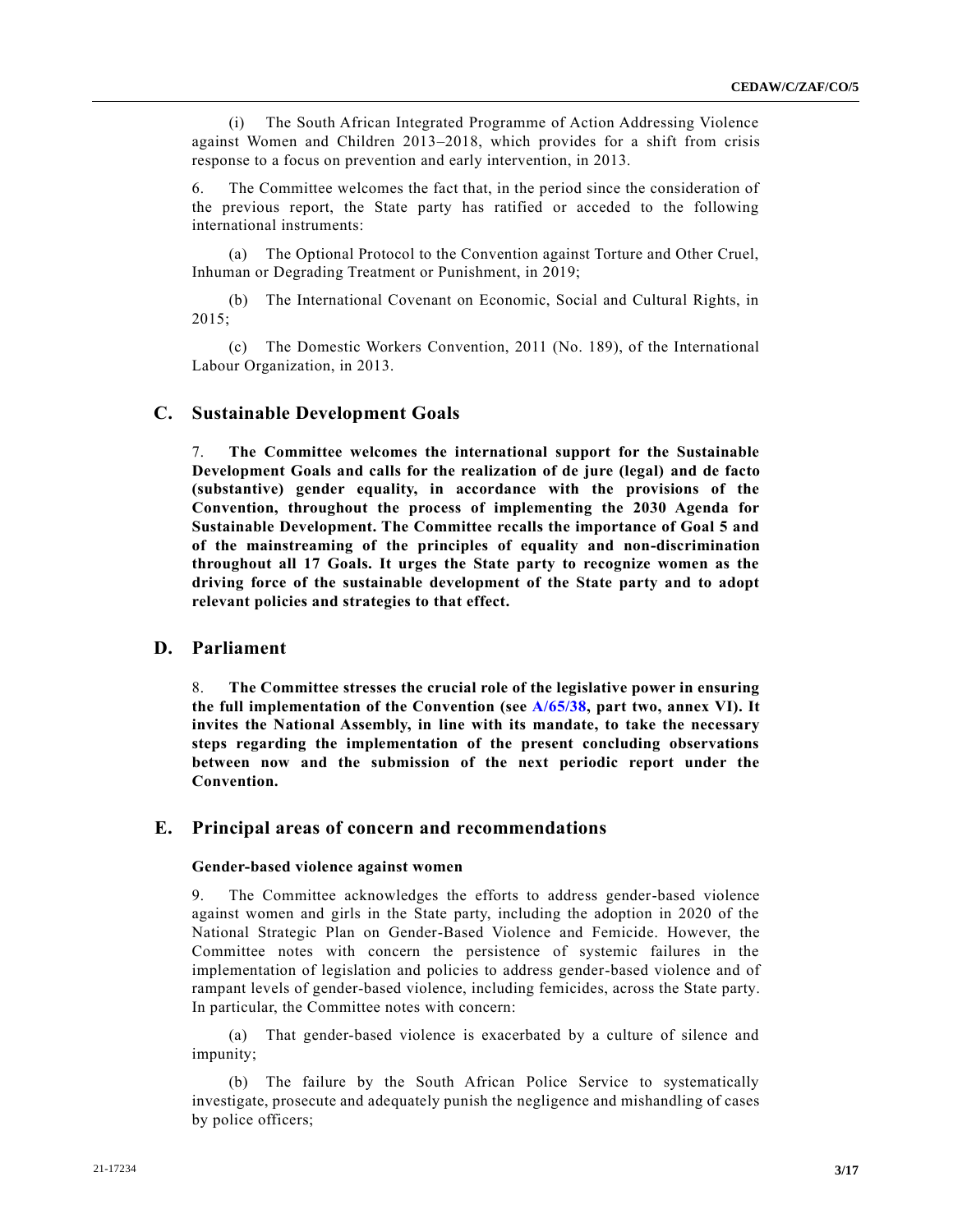(c) The lack of regular training for judges, prosecutors and police officers on the strict application of criminal law provisions on gender-based violence against women;

(d) The particularly high risk of gender-based violence against women and girls facing intersecting forms of discrimination, such as lesbian, bisexual and transgender women and intersex persons, refugee women, women with disabilities and women and girls with albinism.

#### 10. **The Committee urges the State party to:**

(a) **Raise awareness of women's human rights among traditional and community leaders and the general public, with the active participation of women's organizations and women human rights defenders, and on the specific risk of gender-based violence for women and girls facing intersecting forms of discrimination, such as lesbian, bisexual and transgender women; migrant, refugee and asylum-seeking women; women living with disabilities; and women and girls with albinism;**

(b) **Ensure systematic training for judges, prosecutors, police officers and other law enforcement officers on the strict application of criminal law provisions on gender-based violence against women and gender-sensitive investigation and interrogation procedures, and create an enabling environment for women and girls to report gender-based violence by addressing the stigmatization of victims, discriminatory stereotypes and judicial gender bias;** 

(c) **Strengthen victim support services, including adequately funded shelters and safe houses, throughout the State party, in particular in rural and remote areas.**

11. The Committee notes with concern that the National Council on Gender-Based Violence and Femicide has not yet been established, despite its announcement by the President in April 2020. It also notes with concern the lack of information on the human, technical and financial resources for the implementation of the National Strategic Plan on Gender-Based Violence and Femicide for the period 2020–2030.

#### 12. **The Committee recommends that the State party:**

(a) **Expeditiously establish the National Council on Gender-Based Violence and Femicide, provide the Council with adequate human, technical and financial resources and a strong mandate and ensure its independence;** 

(b) **Ensure adequate human, technical and financial resources for the implementation of the National Strategic Plan on Gender-Based Violence and Femicide for the period 2020–2030, and establish effective mechanisms for coordination and results-based monitoring and evaluation.**

13. The Committee notes that the Domestic Violence Act (1998) defines domestic violence and provides for the issuing of protection orders. The Committee is concerned, however, about the absence of a specific criminal offence of domestic violence. The Committee further notes that various bills are still pending, namely the domestic violence amendment bill, the criminal and related matters bill, and the Criminal Law (Sexual Offences and Related Matters) Amendment Act amendment bill, and that there is a lack of disaggregated data on the incidence of domestic violence.

14. **The Committee recommends that the State party:** 

(a) **Implement the recommendations of the Committee in the report on its inquiry concerning South Africa conducted under article 8 of the Optional**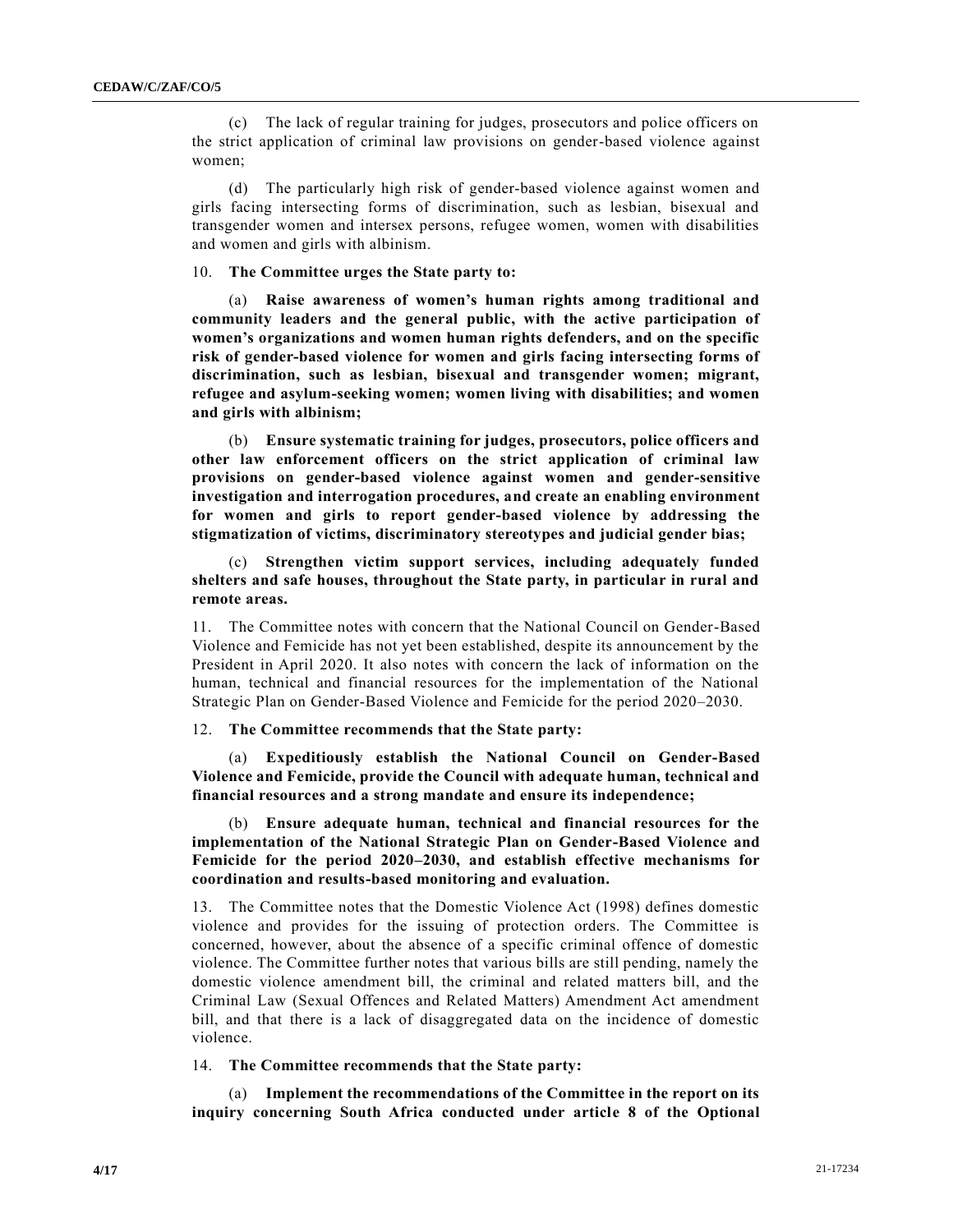**Protocol to the Convention [\(CEDAW/C/ZAF/IR/1\)](https://undocs.org/en/CEDAW/C/ZAF/IR/1), within a clear time frame, in accordance with the Committee's general recommendation No. 35 (2017);**

(b) **Adopt legislation to specifically criminalize domestic violence and femicide and ensure that both crimes are subject to public prosecution;**

(c) **Expeditiously adopt the domestic violence amendment bill; the criminal and related matters bill and the Criminal Law (Sexual Offences and Related Matters) Amendment Act amendment bill;**

(d) **Ensure that all cases of domestic violence and femicide are investigated and prosecuted, that perpetrators are adequately punished and can be brought to justice ex officio, and that victims have effective access to remedies, including issuance of protection orders, and full reparation;** 

(e) **Systematically provide statistical data on the scope and extent of domestic and other forms of gender-based violence against women, disaggregated by age, ethnicity, disability, socioeconomic status and the relationship between the victim and the perpetrator.**

### **Women's rights and gender equality in relation to the coronavirus disease pandemic and recovery efforts**

15. The Committee notes the efforts made by the State party to combat the coronavirus disease (COVID-19) pandemic and the allocation of resources to this end. Nevertheless, it is concerned by the lack of information on the measures taken to address the impact of the pandemic on women's rights and gender equality and to ensure women's participation in the development, adoption and implementation of post-COVID-19 recovery programmes and strategies. The Committee is also concerned about the reported reluctance among women and men in the State party to obtain COVID-19 vaccinations, especially in rural areas.

### 16. **The Committee recommends that the State party:**

(a) **Redress long-standing inequalities between women and men and give a new impetus to the implementation of gender equality by placing women at the centre of COVID-19 recovery efforts as a strategic priority for sustainable change, in line with the Sustainable Development Goals;**

(b) **Ensure that women and girls are not relegated to domestic and other stereotypical gender roles in the context of COVID-19 responses and recovery efforts;** 

(c) **Ensure the meaningful participation of women and girls, including those belonging to disadvantaged and marginalized groups and rural women and girls, in the design and implementation of COVID-19 recovery programmes and strategies;**

(d) **Ensure that women and girls benefit equally from economic stimulus packages, including financial support for unpaid care roles, that are aimed at mitigating the socioeconomic impact of the pandemic;** 

(e) **Ensure that all women and girls have free access to COVID-19 vaccinations, including in rural and remote areas, and conduct awarenessraising and media campaigns to address misperceptions about the risks of vaccination as opposed to the risks of COVID-19 and its long-term effects as well as fake news propagated by vaccine opponents.**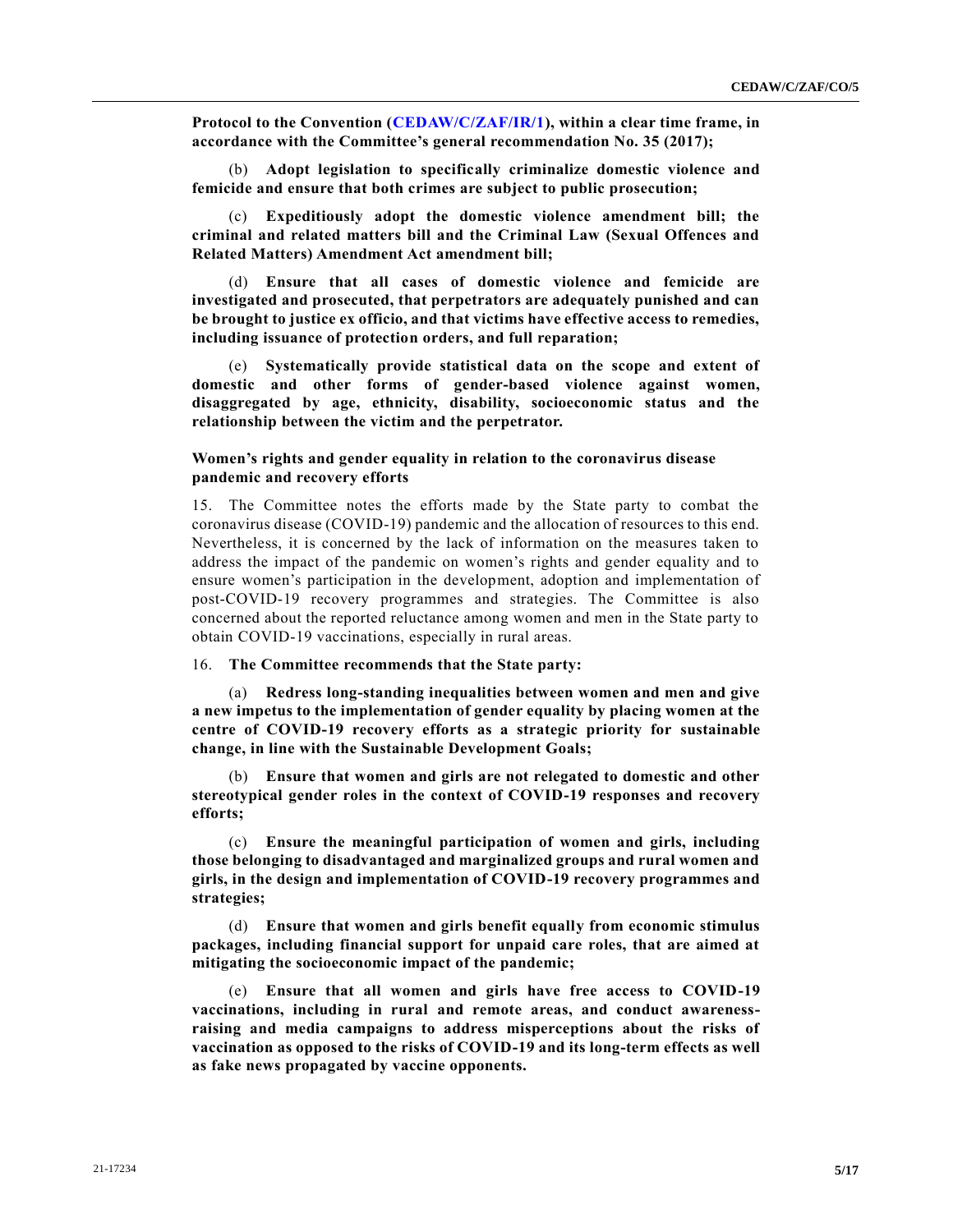#### **Visibility of the Convention and its Optional Protocol**

17. The Committee notes with concern the lack of awareness among women about their rights under the Convention and of the complaints and inquiry procedures under the Optional Protocol thereto, especially in rural areas.

#### 18. **The Committee recommends that the State party:**

(a) **Raise women's awareness of their rights under the Convention and the remedies available to them to claim violations of their rights, including the communications and inquiry procedures under the Optional Protocol to the Convention, and disseminate information on the Committee's jurisprudence under the Optional Protocol and its general recommendations in accessible and inclusive formats, including in rural areas and among disadvantaged, marginalized groups of women;**

(b) **Provide systematic capacity-building for judges, prosecutors, law enforcement officers and lawyers to enable them to apply, invoke and refer to the provisions of the Convention directly and to interpret national legislation in line with the Convention;** 

(c) **Implement the national roadshow on international, continental and regional women's human rights instruments.**

#### **Constitutional and legislative framework**

19. The Committee welcomes the adoption of the National Action Plan to Combat Racism, Racial Discrimination, Xenophobia and Related Intolerance 2019–2024, which provides a definition of discrimination against women, and the statement made by the delegation during the dialogue pointing out the efforts of the State party to incorporate the Convention through the adoption of various pieces of legislation. It notes that chapter 2 of the Constitution of South Africa contains a bill of rights that upholds the right to equality and prohibits discrimination on the basis of sex. The Committee is concerned, however, that the women's empowerment and gender equality bill has long since lapsed and that the State party has not yet adopted a law specifically prohibiting discrimination against women, in line with the Conventio n. The Committee is further concerned about the lack of information on cases in which the Convention and the Optional Protocol have been applied or invoked in courts.

20. **The Committee recalls the State party's obligations under articles 1 and 2 of the Convention and target 5.1 of the Sustainable Development Goals and recommends that the State party:**

(a) **Adopt a comprehensive gender equality law as well as a definition of discrimination against women that covers both direct and indirect discrimination in the public and private spheres, including intersecting forms of discrimination, in accordance with articles 1 and 2 of the Convention;**

(b) **Incorporate the principle of substantive equality into national law and strengthen existing legislation on gender equality accordingly;** 

(c) **Include information in its next periodic report on the number and outcome of cases in which provisions of the Convention have been invoked, applied or referred to annually in court proceedings.**

#### **Women's access to justice**

21. The Committee notes that Legal Aid South Africa has identified women, particularly in divorce, maintenance, and domestic violence proceedings, for prioritization in relation to the provision of free legal aid. However, it notes with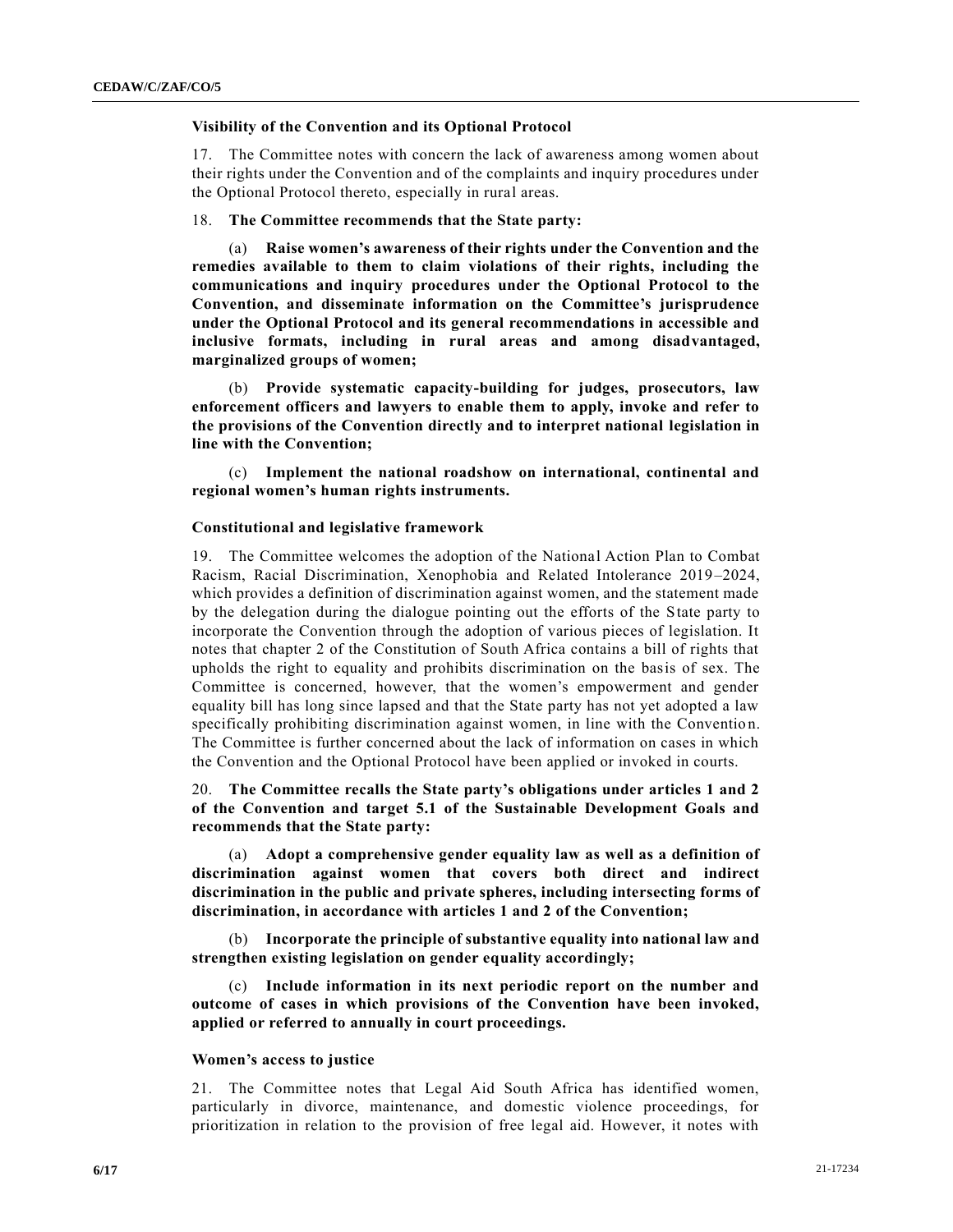concern that Legal Aid South Africa lacks the human, technical and financial resources necessary to deliver on its mandate. The Committee further notes with concern the barriers to women's access to justice, including victim support services in the State party, in particular in domestic violence cases. It also notes with concern the low prosecution and conviction rates in cases of sexual offences. It is further concerned about the persistence of discriminatory gender stereotypes in the justice system and the stigmatization of women complainants, in particular those living in informal settlements, women migrant workers, rural women, women with disabilities and women with albinism.

#### 22. **The Committee recommends that the State party:**

(a) **Ensure that Legal Aid South Africa has adequate human, technical and financial resources to deliver on its mandate to provide adequate legal assistance free of charge to women without sufficient means;**

(b) **Ensure that all cases of gender-based violence against women, including sexual violence, are duly investigated, that perpetrators are prosecuted and adequately punished, and that victims have access to adequate reparations;**

(c) **Provide capacity-building to the judiciary, prosecutors, police officers and other law enforcement officers and court clerks on the strict application of the Domestic Violence Act and the Sexual Offences Act, gender-sensitive investigation and interrogation methods, proper case management and the collection and use of forensic evidence, and their role in protecting, encouraging and assisting victims in reporting cases of domestic violence against women;** 

(d) **Systematically collect data on the number and types of services provided by Legal Aid South Africa to women and girls that deserve special attention, and review the funding and design of these services accordingly.**

23. The Committee notes that Equality Courts hear cases of discrimination, hate speech and harassment, including against women, and that the Commission for Gender Equality is mandated to provide assistance to women complainants in bringing cases to the Equality Courts. The Committee notes, however, that Equality Courts are concentrated in urban areas, which makes it difficult for rural women, in particular those without sufficient means to travel, to access justice and reparations. It further notes that many women are unaware of the Equality Courts as well as the lack of data on the number and outcome of cases brought before the Equality Courts.

#### 24. **The Committee recommends that the State party:**

(a) **Raise awareness among women, including women belonging to ethnic minorities, women with disabilities, migrant women, and lesbian, bisexual and transgender women, about the legal remedies available to them in the event of discrimination;**

(b) **Ensure that Equality Courts are accessible to women in rural areas;** 

(c) **Ensure the collection of disaggregated data on the number and outcome of cases of discrimination against women.**

25. The Committee is concerned that the "opt-out" section may have been removed in the last version of the traditional courts bill, meaning that women would not be able to appeal decisions of traditional courts to the ordinary courts.

26. **The Committee recommends that the State party review the draft traditional courts bill to ensure that women are able to opt out of proceedings before traditional courts and to appeal their decisions before the ordinary courts.**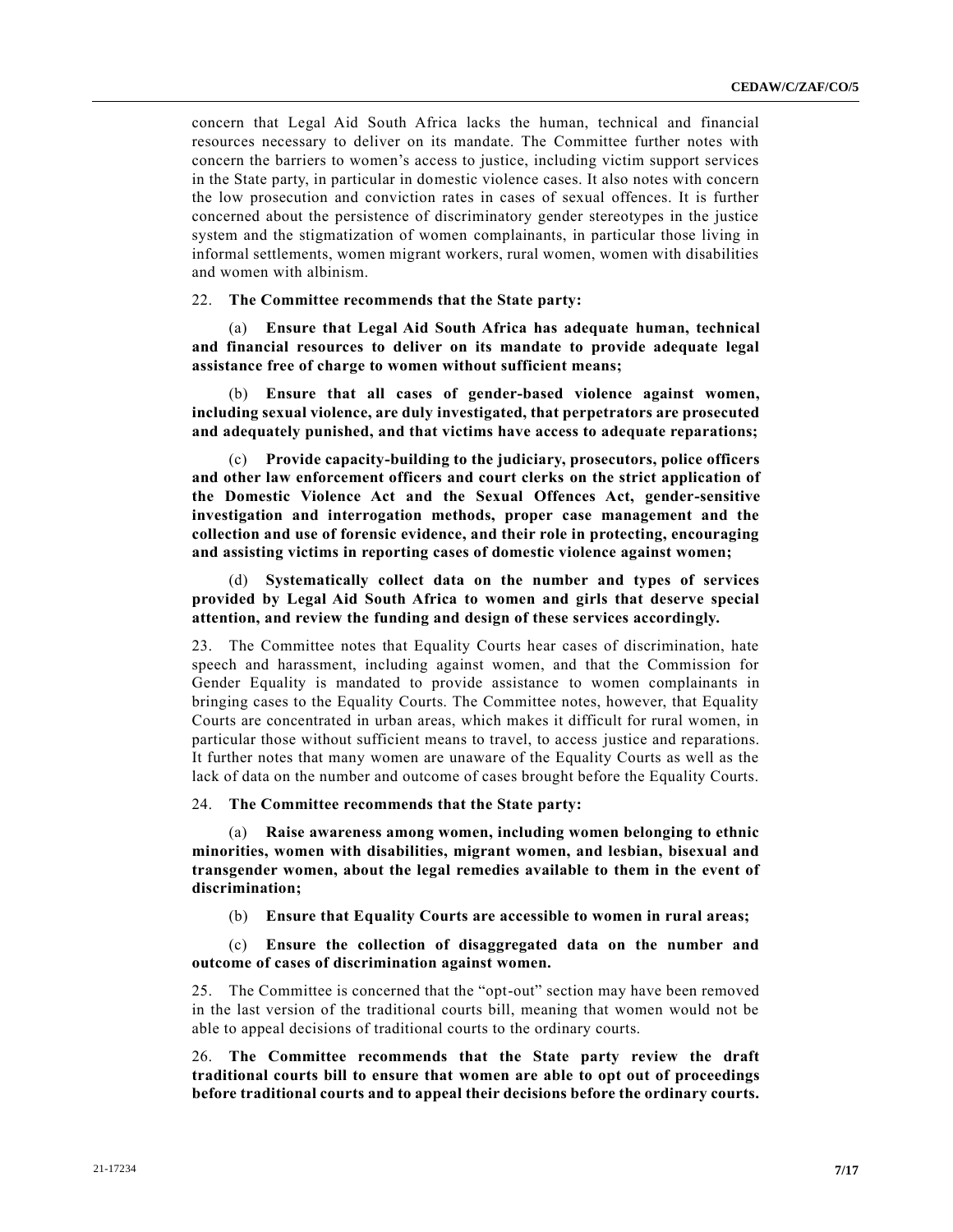#### **National machinery for the advancement of women**

27. The Committee welcomes the establishment in 2019 of the Department of Women, Youth and Persons with Disabilities within the presidency. However, it notes the limited capacity and human, technical and financial resources of the Department, as well as the insufficient number of gender focal points at various governmental and institutional levels. The Committee is further concerned about the lack of coordination and collaboration among the various mechanisms of the national machinery and the limited participation of civil society and women's and youth organizations as equal partners in the process of strengthening the capacity of the national machinery.

#### 28. **The Committee recommends that the State party:**

(a) **Allocate adequate human, technical and financial resources to the Department of Women, Youth and Persons with Disabilities;**

(b) **Increase the number of gender focal points in line ministries and municipal administrations and ensure that they have sufficient authority to participate in decision-making structures;**

(c) **Strengthen coordination and collaboration among the various bodies of the national gender machinery at the national, regional and local levels and in the justice system;**

(d) **Ensure the meaningful participation of civil society and women's and youth organizations in the process of strengthening the capacity of national machinery;** 

(e) **Establish a standing inter-ministerial committee for the coordination of women's rights reporting obligations and follow up on implementation of the Committee's recommendations.**

#### **National human rights institutions**

29. The Committee notes that the Constitution established six independent State institutions to strengthen democracy, including the South African Human Rights Commission as the national human rights institution, the Public Protector, and the Commission for Gender Equality, which is mandated to promote the respect, protection, development and attainment of gender equality. The Constitution provides that the Commission for Gender Equality is independent and accountable to the National Assembly. The Commission for Gender Equality monitors, investigates, researches, educates, advises parliament and reports on issues concerning gender equality, and it monitors compliance with regional and international conventions. However, the Committee notes with concern the limited human, financial and technical resources of the Commission for Gender Equality.

#### 30. **The Committee recommends that the State party:**

(a) **Allocate adequate human, technical and financial resources to the Commission for Gender Equality;** 

(b) **Strengthen the South African Human Rights Commission to effectively discharge its mandate.**

#### **Temporary special measures**

31. The Committee notes that the State party continues to implement a 50/50 gender representation policy in the public service, and that more than 40 percent of positions at the senior management level are held by women. However, it notes with concern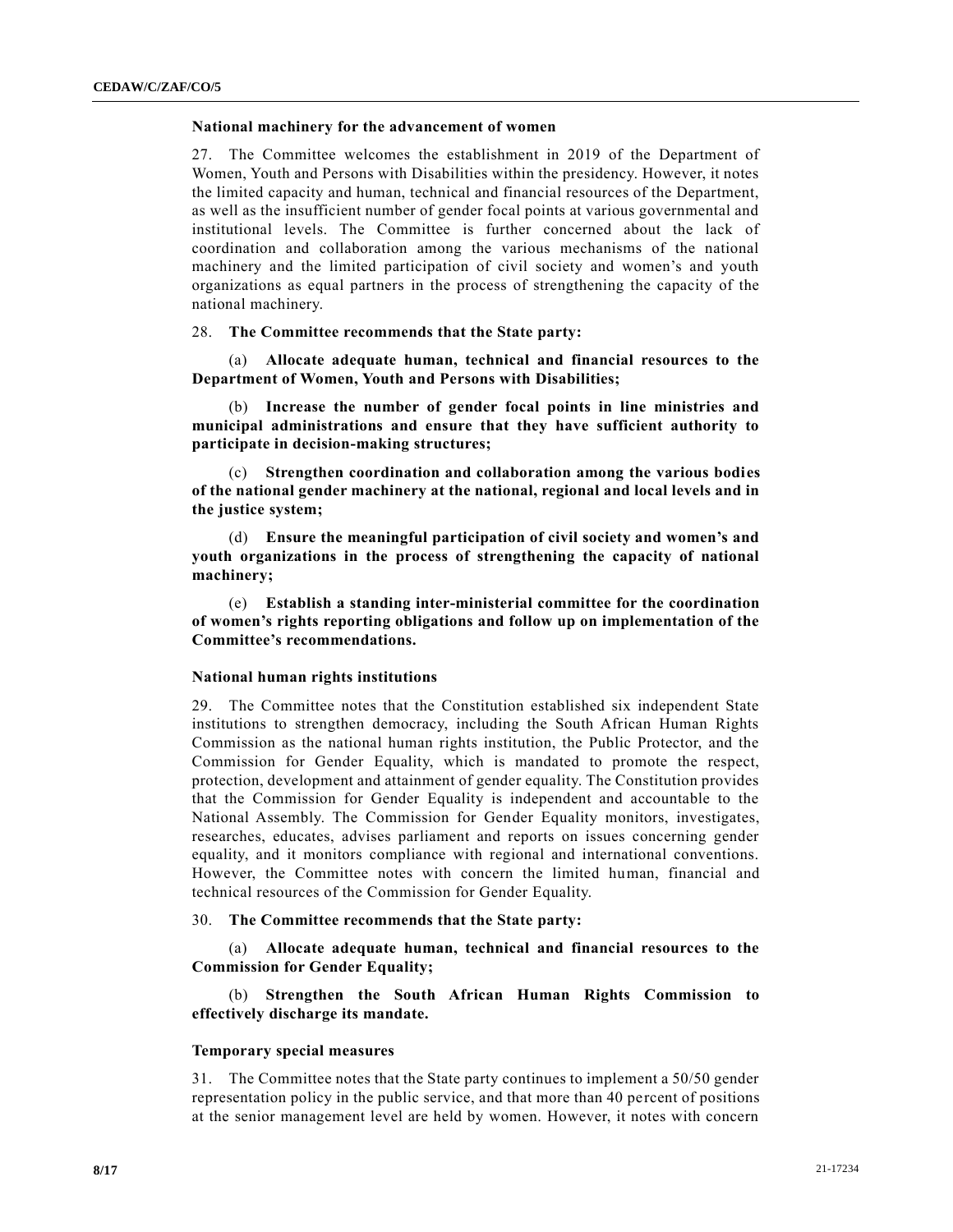the lack of temporary special measures to achieve substantive equality of women and men, including quota systems, in other areas of society where women are underrepresented or disadvantaged, including in the private sector.

32. **In line with article 4 (1) of the Convention and the Committee's general recommendation No. 25 (2004) on temporary special measures, the Committee recommends that the State party adopt temporary special measures, such as statutory quotas and the preferential recruitment of women, to increase the participation of women in political and public life, education and employment. It also recommends that the State party establish time-bound targets and benchmarks, accompanied by sanctions for non-compliance, to accelerate the achievement of substantive equality of women and men in all areas in which women are disadvantaged or underrepresented, especially in managerial positions.**

#### **Stereotypes and harmful practices**

33. The Committee is concerned about the persistence of patriarchal attitudes and discriminatory stereotypes concerning the roles and responsibilities of women and men in the family and society in the State party. It notes with concern that the Children's Act prohibits virginity testing only for children under 16 years of age, and that girls in rural areas frequently undergo so-called virginity testing, which invades their privacy and has adverse effects on their development, including school dropout. The Committee is also concerned about the persistence of harmful practices, mainly *ukuthwala* (the abduction of women and girls) for child or forced marriage and female genital mutilation in certain communities, despite its prohibition under the Children's Act. The Committee further notes the lack of disaggregated data on harmful practices, especially *ukuthwala*.

34. **Recalling joint general recommendation No. 31 of the Committee on the Elimination of Discrimination against Women/general comment No. 18 of the Committee on the Rights of the Child (2019) on harmful practices, the Committee recommends that the State party:**

(a) **Amend the Children's Act to prohibit so-called virginity testing for all women and girls and ensure the enforcement of the Act, including in rural areas;**

(b) **Criminalize the harmful practice of** *ukuthwala* **and ensure that all cases of** *ukuthwala* **and female genital mutilation are investigated, that perpetrators are prosecuted and adequately punished, and that women and girls in such unions have access to protection, including adequate shelters, and victim support services;**

(c) **Expeditiously adopt a comprehensive strategy to eliminate discriminatory stereotypes and all harmful practices, such as so-called virginity testing,** *ukuthwala***, female genital mutilation, and child and forced marriages, and ensure that victims have access to adequate support services and rehabilitation programmes;** 

(d) **Raise awareness among traditional and religious leaders, parents, teachers, women and the public about the criminal nature and devastating impact of harmful practices on the lives of women and girls and provide systematic training to judges, prosecutors, police officers and other law enforcement officers on the strict application of criminal law provisions prohibiting harmful practices.**

#### **Trafficking and exploitation of prostitution**

35. The Committee notes the statement made by the delegation during the dialogue indicating that the Prevention and Combating of Trafficking in Persons Act (Act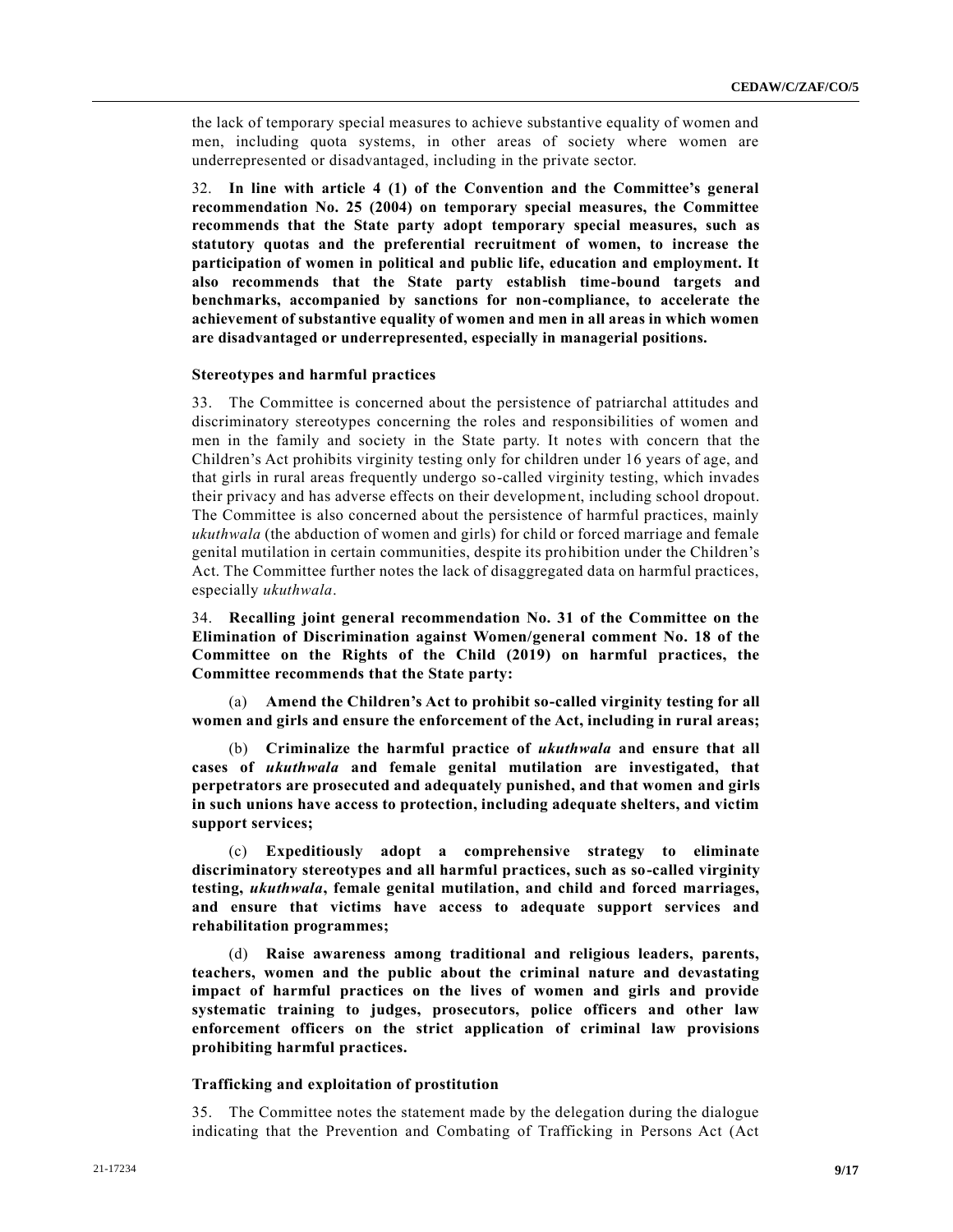No. 7) covers all forms of trafficking and that data indicate a high conviction rate for offences in trafficking cases. It also notes the launch in 2019 of the National Policy Framework on the Management of Trafficking in Persons Offences as well as the adoption of the new standard operating procedure for the identification of victims. However, the Committee remains concerned that the State party is a source, transit and destination country for trafficking in persons, and that there is a lack of data and statistics on the extent of trafficking and its root causes. The Committee is further concerned about the lack of gender-sensitive awareness among the relevant authorities dealing with victims of trafficking and of assistance provided to victims. The Committee is also concerned about information received concerning the labour exploitation of some foreign women health professionals (doctors and nurses).

#### 36. **The Committee recommends that the State party:**

(a) **Urgently implement the Prevention and Combating of Trafficking in Persons Act (Act No. 7 of 2013) and collect data on trafficking, disaggregated by sex, age, nationality, ethnicity, disability and socioeconomic status to address the impact of the Act;**

(b) **Provide capacity-building for the judiciary, law enforcement officials, immigration and law enforcement officers, border guards and social workers on the application of the Prevention and Combating of Trafficking in Persons Act and gender-sensitive procedures for the early identification and referral of victims to appropriate services;**

(c) **Ensure that women victims of trafficking are provided with adequate protection, such as witness protection programmes and temporary residence permits, irrespective of their ability or willingness to cooperate with the prosecution authorities;**

(d) **Ensure that traffickers and their accomplices are prosecuted and adequately punished;** 

(e) **Investigate complaints and ensure that foreign women health professionals' rights are protected.**

37. The Committee notes with concern reports of gender-based violence and the exploitation of women in prostitution who are victims of trafficking.

38. **The Committee recommends that the State party:**

(a) **Address the root causes of prostitution and adopt economic and public policies that support sustainable livelihood options and basic living standards for women and girls in poverty;**

(b) **Eliminate gender-based violence and discrimination against and the sexual exploitation of victims of trafficking and ensure that they have access to justice, including legal aid and adequate reparations; protection, including shelters; and health care;** 

(c) **Provide exit programmes and alternative income-generating opportunities to women who wish to leave prostitution, as well as rehabilitation and reintegration programmes.**

#### **Equal participation in political and public life**

39. The Committee welcomes the increase in the number of women elected to the National Assembly following the May 2019 elections (45 per cent). However, it notes with concern that women's representation in local government and in the judiciary remains low, and that no concrete measures have been taken to implement the 50/50 gender representation policy. The Committee also notes with concern that the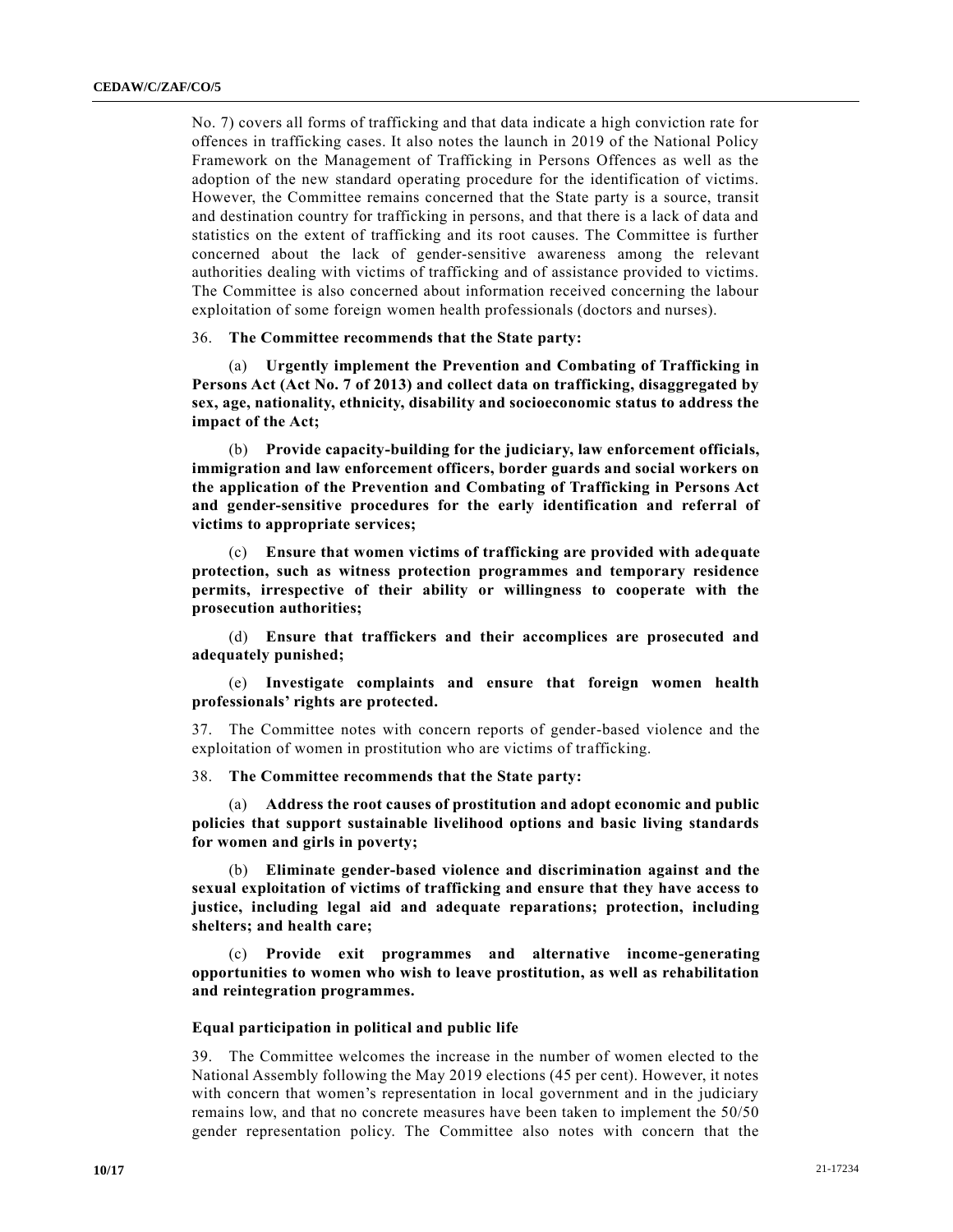Traditional and Khoisan Leadership Act (Act No. 3 of 2019) requires a quota of only 30 per cent for women's representation in the National House of Traditional Leaders. The Committee is further concerned about the very low participation in political and public life by women belonging to disadvantaged and marginalized groups.

#### 40. **The Committee recommends that the State party:**

(a) **Accelerate the adoption of the women's empowerment and gender equality bill and intensify its efforts to increase women's representation at the decision-making level, in both elected and appointed positions;**

(b) **Take temporary special measures, such as statutory quotas and a gender parity system in the public and foreign services, in line with article 4 (1) of the Convention and the Committee's general recommendation No. 25 (2004) on temporary special measures, to increase women's representation in ministerial positions, municipal councils, the judiciary, the public service and the foreign service;**

(c) **Provide capacity-building in political leadership and campaigning skills and access to campaign financing for women candidates, including women with disabilities and women with albinism, and raise awareness among political leaders and the public about the fact that the full, equal, free and democratic participation of women in political and public life on an equal basis with men is required for the full implementation of the Convention;** 

(d) **Ensure respect for the required quota for women's representation in the National House of Traditional Leaders and amend the Traditional and Khoisan Leadership Act (Act No. 3 of 2019) to increase the quota, with a view to achieving parity in traditional governance systems.**

#### **Nationality**

41. The Committee notes the statement made by the delegation during the dialogue indicating that the State party has initiated a birth registration project to ensure the registration of all births that take place in the health-care facilities, which enables birth registrations at all 1,445 health-care facilities with maternity wards. However, it is concerned that women and girls living in rural areas and informal settlements in urban areas face challenges in accessing birth registration and identity documents, depriving them of access to basic services and COVID-19 vaccinations. The Committee also notes with concern a lack of safeguards in the Births and Deaths Registration Act (Act No. 51 of 1992) to prevent children of undocumented women from becoming stateless.

42. **The Committee recommends that the State party:**

(a) **Facilitate access to birth registration and identity documents for women and girls living in rural areas and informal settlements in urban areas through affordable and easy procedures, including online and through mobile civil registration units, with a view to ensuring their access to basic services and COVID-19 vaccinations;** 

(b) **Amend the Births and Deaths Registration Act (Act No. 51 of 1992) to ensure that children of undocumented women do not become stateless.**

#### **Education**

43. The Committee notes with concern the alarming rate of learner pregnancy in the State party, which is an important factor contributing to the high dropout rate among schoolgirls. In this regard, it notes that the draft policy for the prevention and management of learner pregnancy in schools, which seeks to ensure that pregnant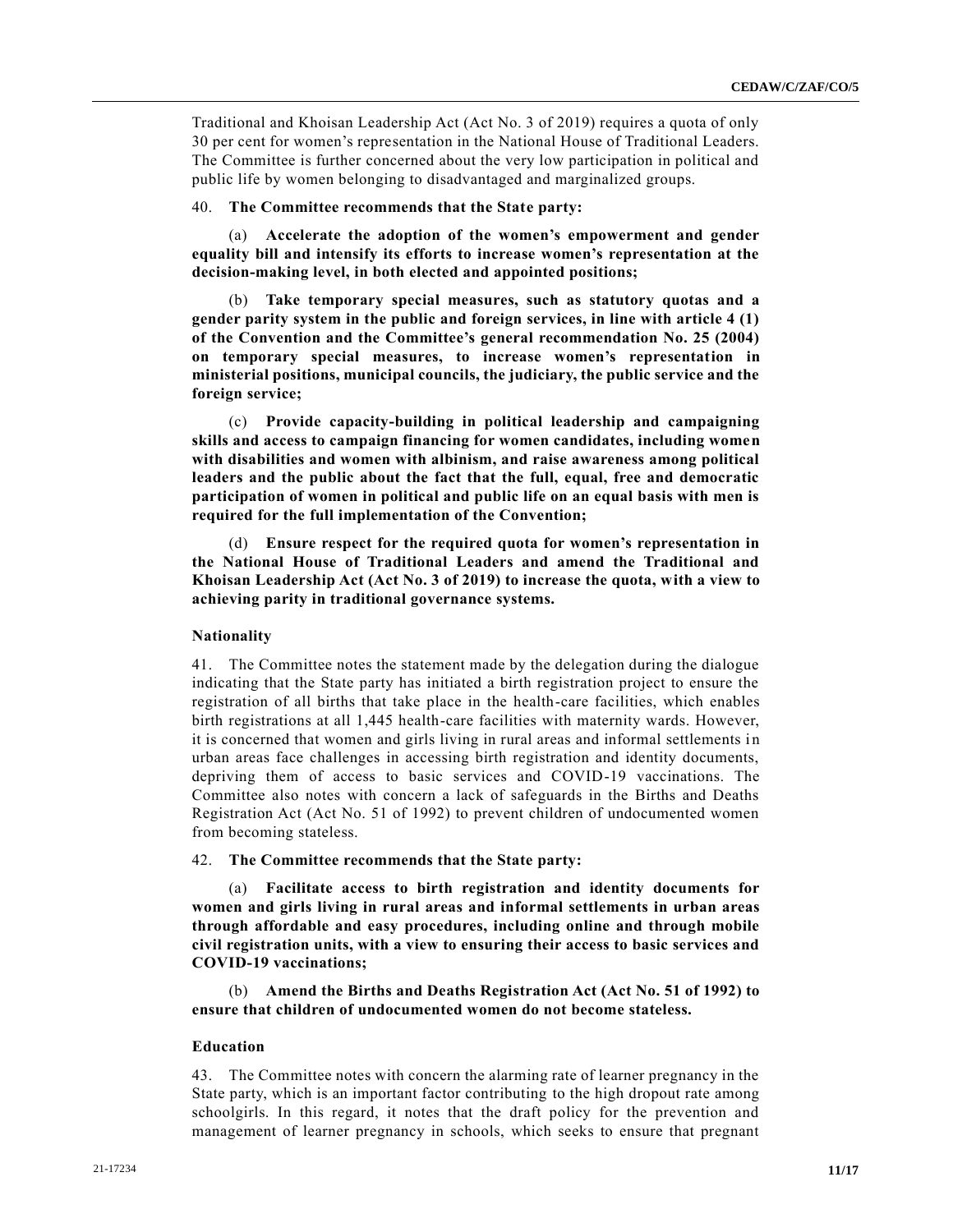girls are able to attend school until they give birth and are readmitted following childbirth, is still pending cabinet promulgation. The Committee also notes with concern the high dropout rates among girls during the COVID-19 pandemic and the lack of data disaggregated by ethnicity, age, disability, urban or rural area and socioeconomic background on school dropout among girls.

#### 44. **The Committee recommends that the State party:**

(a) **Expeditiously adopt and implement the draft national policy for the prevention and management of learner pregnancy in schools and ensure that all pregnant girls are able to attend school until they give birth and that young mothers are readmitted as soon as they are ready to proceed with their schooling;** 

(b) **Adopt targeted measures to combat school dropout, focusing on measures to retain rural girls in school and to increase their attendance at the primary and secondary levels;** 

(c) **Systematically collect data on school dropout rates among girls, disaggregated by ethnicity, age, disability, urban or rural area, and socioeconomic background, and provide continuing education programmes for women and girls who were unable to complete their schooling.**

45. The Committee notes with concern that girls, in particular girls with disabilities, continue to face gender-based violence and discrimination in the school environment and unsafe transportation to and from schools. It is also concerned about the high risk of sexual harassment, abuse and exploitation in educational settings despite the adoption of the Protocol for the Management and Reporting of Sexual Abuse and Harassment in Schools in 2018. The Committee is further concerned about the lack of awareness-raising campaigns in schools to eliminate discriminatory stereotypes and gender-based violence.

46. **The Committee recommends that the State party:**

(a) **Ensure safe educational environments that are free from gender-based violence and discrimination and ensure safe transportation to and from schools for all girls;**

(b) **Address cases of sexual harassment, abuse and exploitation of girls and women in educational institutions through confidential and independent reporting mechanisms and adequate sanctions and provide appropriate support services to victims;** 

(c) **Include in school curricula education on women's rights, gender equality and the role of men and boys in preventing sexual and gender-based violence and harmful practices, and ensure capacity-building for teachers in these aspects.**

#### **Employment**

47. The Committee notes with appreciation the amendment to the Employment Equity Act (Act No. 47 of 2013) to explicitly incorporate the principle of equal pay for work of equal value. It notes with concern, however, the limited enforcement of this principle and the persistent gender pay gap in the State party. The Committee notes that the State party has developed a policy and procedure on the management of sexual harassment in the public service in 2013 to promote a workplace free of sexual harassment. However, it finds regrettable the lack of information on the number and outcome of complaints of sexual harassment in the workplace in both the public and private sectors.

48. **The Committee recommends that the State party:**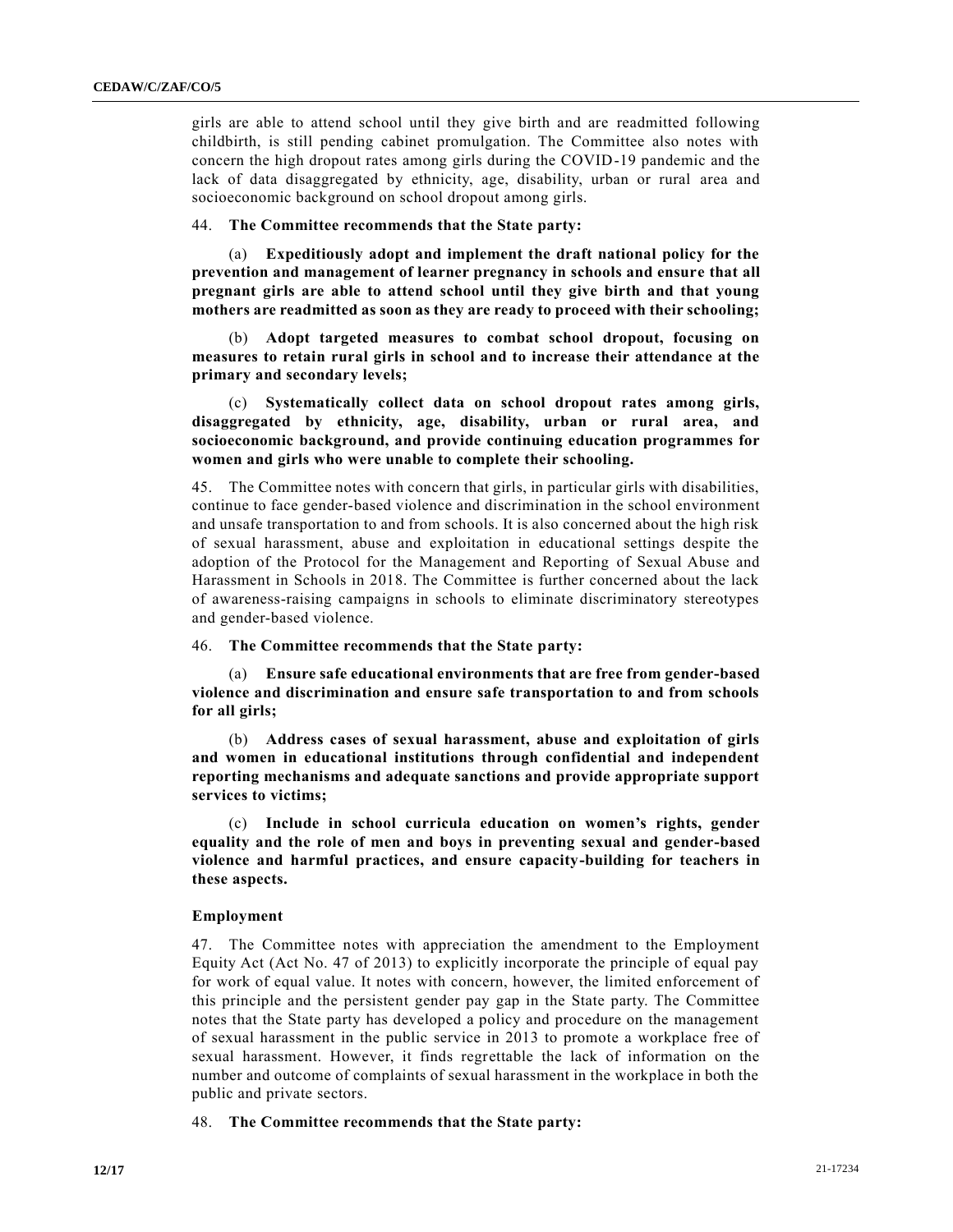(a) **Conclude without delay the ongoing review of wages and effectively enforce the principle of equal pay for work of equal value in order to narrow and close the gender pay gap by conducting regular labour inspections, applying gender-neutral analytical job classification and evaluation methods, and conducting regular pay surveys;** 

# (b) **Collect data on the number and outcome of complaints of sexual harassment in the workplace.**

49. The Committee is concerned that women care workers and domestic workers, including women migrant workers, do not benefit from the same level of protection and benefits as other workers, in particular with regard to minimum wages, paid holidays, maximum weekly hours and regular days of rest, and a mechanism for monitoring workplace conditions. It also notes with concern that the Basic Conditions of Employment Act: Sectoral Determination 7: Domestic Worker Sector does not protect the rights of women domestic workers to privacy, freedom of movement, adequate housing or provision of food for live-in domestic work, or family reunification, or their right to form or join trade unions. It further notes that the compensation for occupational injuries and diseases amendment bill (2020), which would enable women domestic workers to claim compensation for occupational injuries and diseases from the Compensation Fund, has still not been adopted.

#### 50. **The Committee recommends that the State party:**

(a) **Ensure that women care workers and domestic workers enjoy the same labour protection as workers in other sectors in respect of remuneration and conditions of work, and that this is enforced through regular and unannounced labour inspections;**

(b) **Strengthen labour inspection services to monitor conditions of domestic work effectively and to receive, investigate and address complaints of exploitation and abuse in the workplace;** 

(c) **Accelerate the adoption of the compensation for occupational injuries and diseases amendment bill.**

#### **Economic empowerment of women**

51. The Committee welcomes the statements made by the delegation during the dialogue indicating that departments set aside 40 per cent of their public procurement spending for women entrepreneurs, and that incubation hubs were set up to assist women in informal sectors to improve their capability to conduct business by using digital platforms. However, it notes the lack of information on women's access to loans and other forms of financial credit and on the provision of specific training in entrepreneurship for women, as well as the absence of programmes to support entrepreneurship and promote the economic empowerment of women.

# 52. **The Committee recommends that the State party develop and implement policies and programmes for the economic empowerment of women and to this end:**

(a) **Adopt a national programme on women's economic empowerment in order to create an enabling environment for women, especially those who are unemployed or employed in the informal sector, to enable them to become economically independent;**

(b) **Design specific interventions to leverage opportunities for the economic empowerment of women, in particular young women who wish to manage their own businesses;**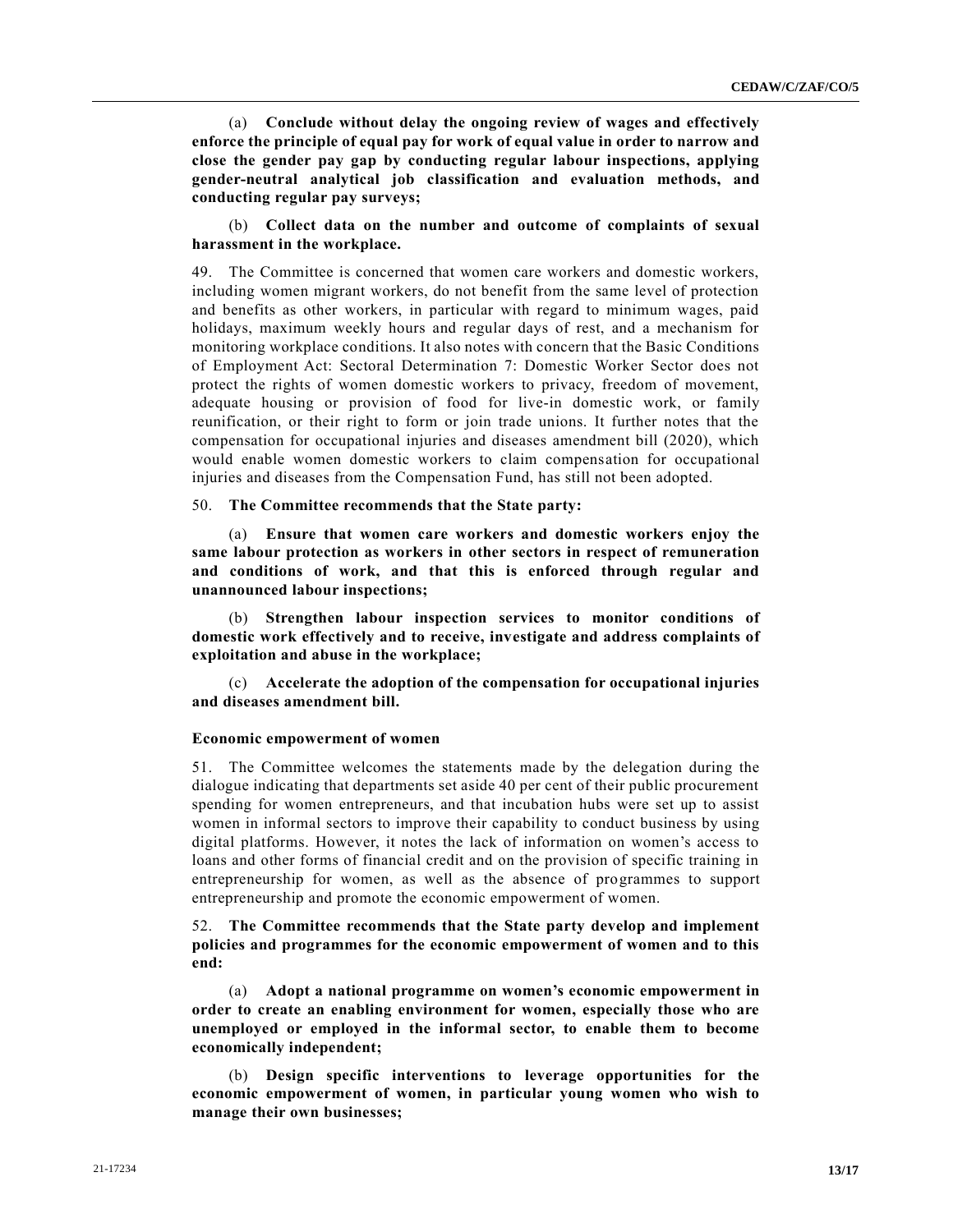# (c) **Provide adequate support for women's entrepreneurship by facilitating their access to financial services, including low-interest credit, and other economic opportunities.**

### **Health**

53. The Committee notes the statement made by the delegation during the dialogue indicating that the decision to suspend "non-essential" health services during the COVID-19 pandemic, mainly sexual and reproductive health services and HIV/AIDS treatment, has been lifted with immediate effect. It also notes the statement made by the delegation indicating that mobile health units ensure access to health care for women in rural areas. However, the Committee remains concerned about women's limited access to health care, including sexual and reproductive health services, in particular in rural areas, especially during the COVID-19 pandemic. It notes with concern the high number of early pregnancies, and women's and girls' limited access to information on sexual and reproductive rights, modern forms of contraception and safe abortion services. The Committee notes with concern reports of forced sterilization of women living with HIV/AIDS in public health facilities and discrimination against women with disabilities, women with albinism, women in prostitution and migrant, asylum-seeking and refugee women seeking to access sexual and reproductive health services, and particularly safe abortion.

54. **The Committee recommends that the State party:**

(a) **Ensure that women have adequate access to health care, in particular sexual and reproductive health services such as safe abortion and post-abortion services, including in rural areas;**

(b) **Ensure adequate access to information for adolescent girls and young women about sexual and reproductive health and rights, including on the prevention of early pregnancy and sexually transmitted infections;**

(c) **Immediately stop the practice of forced sterilization of women living with HIV/AIDS and amend the Sterilization Act (Act No. 44 of 1998) in order to require the free, prior and informed consent of the woman concerned to any intervention;** 

(d) **Ensure that women with disabilities, women with albinism, women exploited in prostitution and migrant, asylum-seeking and refugee women have affordable access to sexual and reproductive health services, including safe abortion and post-abortion services, free from gender-based violence, discrimination or harassment.**

### **Rural women**

55. The Committee notes the statement made by the delegation during the dialogue indicating that the State party has taken measures to fast-track women's access to land under its land redistribution programme. However, it remains concerned that rural women are disproportionately affected by poverty. It also notes with concern the persistence of discriminatory customary practices that continue to restrict rural women's access to land ownership, property and inheritance, despite the amendment to the Recognition of Customary Marriages Act (Act No. 120 of 1998) regulating the property consequences of customary marriages.

#### 56. **The Committee recommends that the State party:**

(a) **Ensure that legislation and policies on land reform and land use fully recognize and protect the right of rural women to land ownership and use;**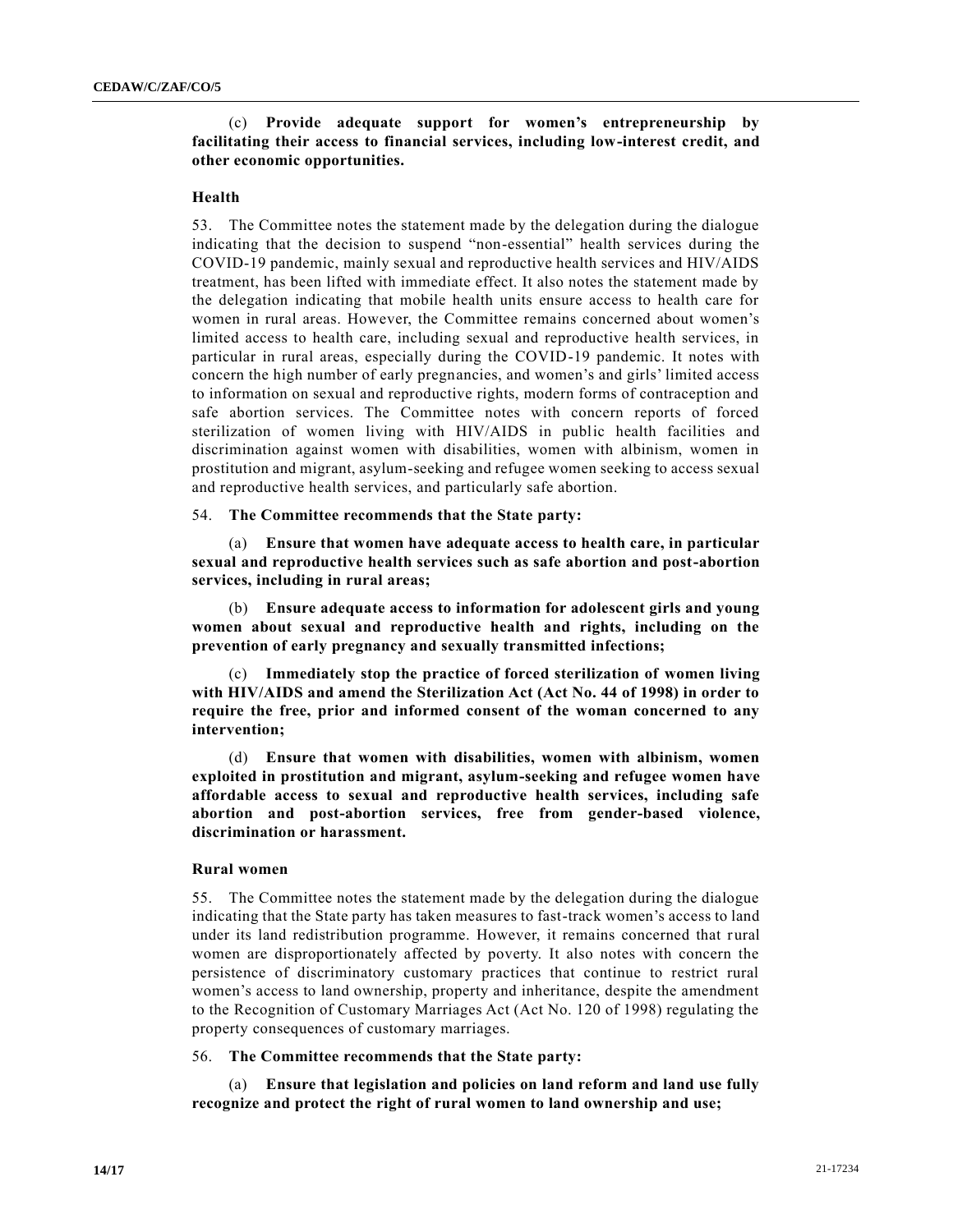(b) **Ensure rural women's access to basic services, including housing, clean water, sanitation and electricity, as well as to economic opportunities and technological progress;** 

(c) **Collect data on rural women's access to land and inheritance and develop policies and programmes to ensure their economic empowerment.**

#### **Climate change and disaster risk reduction**

57. The Committee commends the State party for developing a green fund and policy to promote the economic empowerment of women in the green economy. The Committee notes that the National Climate Change Response White Paper recognizes that women are particularly vulnerable to the negative effects of climate change, and that it includes among its principles the fulfilment of special needs and circumstances. It notes the statement made by the delegation during the dialogue indicating that a dedicated monitoring and evaluation system checks how the country is transitioning to a climate-resilient society. It is concerned, however, about women's limited participation in decision-making processes related to climate change and disaster risk reduction in the State party.

#### 58. **The Committee recommends that the State party:**

(a) **Ensure the participation and leadership of women in making decisions in regard to the switch from coal-based to low-carbon-based energy sources and affordable and sustainable alternative energy sources;**

(b) **Promote the employment of women in various sectors of the green economy and provide them with the requisite skills, training and education to take full advantage of economic opportunities in this sector;** 

(c) **Ensure that women are meaningfully involved in the development, adoption and implementation of legislation, policies and programmes on climate change, disaster response and disaster risk reduction, including: the national dialogue to raise awareness on the importance of gender and climate change mainstreaming; the State party's gender and climate change action plan; the gender and climate budgeting and tracking system; and climate change education and public awareness outreach.**

#### **Disadvantaged groups of women**

59. The Committee notes with concern information received on the situation of women and girls facing intersecting forms of discrimination, including lesbian, bisexual and transgender women and intersex persons, migrant, refugee and asylum-seeking women, women living with HIV/AIDS, women with disabilities and women with albinism, and the lack of data on measures taken by the State party to comply with its due diligence obligation to prevent and protect these women from gender-based violence.

#### 60. **The Committee recommends that the State party:**

(a) **Ensure that allegations of gender-based violence against women facing intersecting forms of discrimination are promptly investigated, that perpetrators are prosecuted and adequately punished, and that survivors have access to victim support services and adequate reparations;** 

(b) **Provide information in its next periodic report on the situation of women facing intersecting forms of discrimination, including lesbian, bisexual and transgender women and intersex persons, migrant, refugee and asylumseeking women, women living with HIV/AIDS, women with disabilities and women with albinism, and on measures taken to address such discrimination.**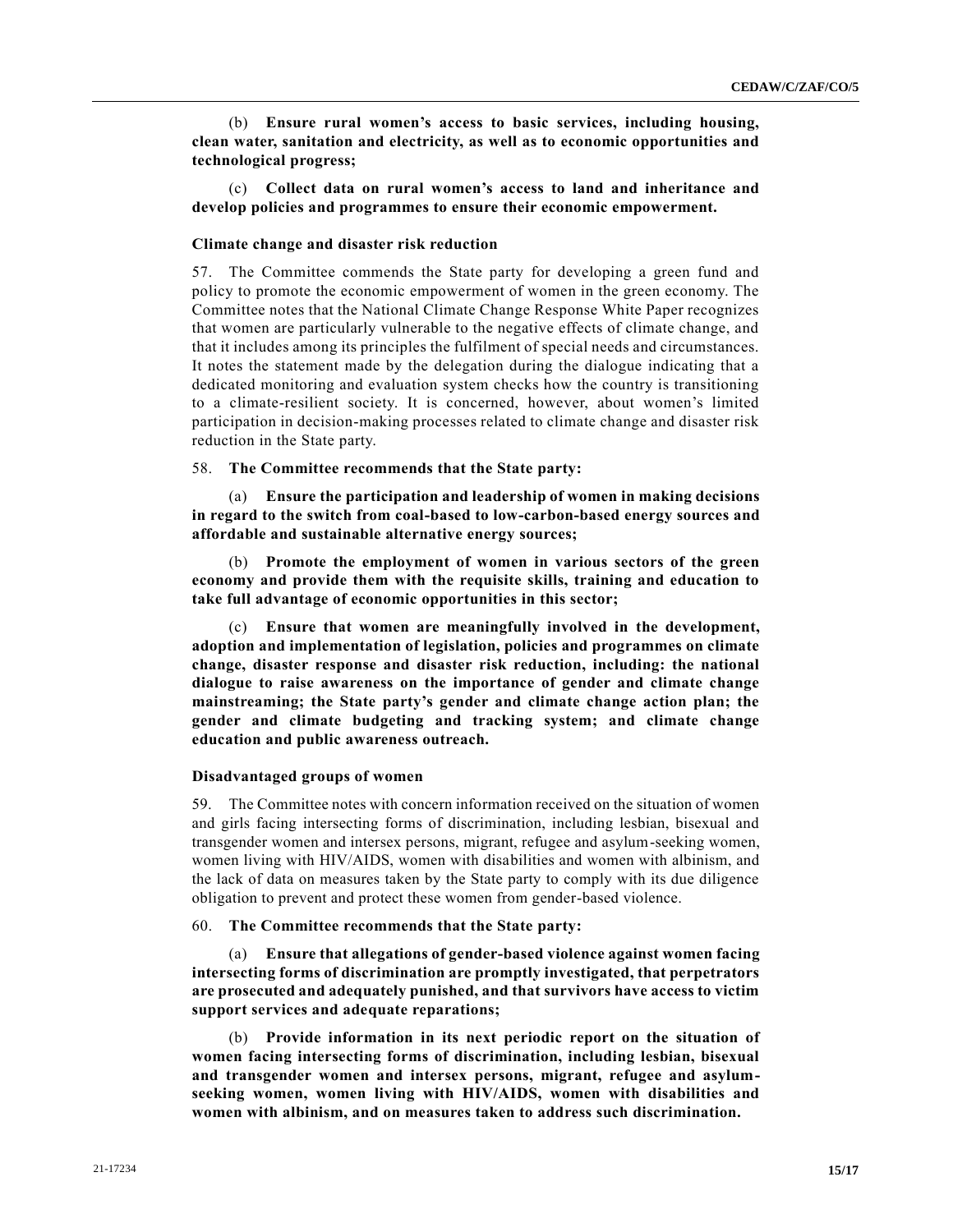#### **Marriage and family relations**

61. The Committee takes note of the ongoing process to harmonize legislation governing marriage in the State party in a single marriage bill. However, it notes that there have been delays in the adoption of the bill and that Muslim and Hindu marriages are recognized only in the context of religious marriages in the State party. The Committee further notes with concern that the Recognition of Customary Marriages Act allows for child marriage with the consent of the parents.

62. **The Committee recommends that the State Party expeditiously adopt a single marriage bill to align customary laws and practices in the field of marriage, in conformity with the Convention, including in relation to succession and inheritance and the custody of children, and to ensure that its provisions are enforceable under the jurisdiction of civil courts. It recommends that the State party adopt legislation to recognize Muslim and Hindu marriages. The Committee also recommends that the State party amend, without delay, the Recognition of Customary Marriages Act to raise the minimum age of marriage to 18 years for both girls and boys without exception, and that it enforce the prohibition of child or forced marriage, particularly in rural areas and within traditional communities.**

**Amendment to article 20 (1) of the Convention**

63. **The Committee encourages the State party to accept, as soon as possible, the amendment to article 20 (1) of the Convention concerning the meeting time of the Committee.**

#### **Beijing Declaration and Platform for Action**

64. **The Committee calls upon the State party to use the Beijing Declaration and Platform for Action and to further evaluate the realization of the rights enshrined in the Convention in the context of the 25-year review of the implementation of the Declaration and Platform in order to achieve substantive equality between women and men.**

#### **Dissemination**

**\_\_\_\_\_\_\_\_\_\_\_\_\_\_\_\_\_\_**

65. **The Committee requests the State party to ensure the timely dissemination of the present concluding observations, in the official languages of the State party, to the relevant State institutions at all levels (national, regional and local), in particular to the Government, the parliament and the judiciary, to enable their full implementation.**

#### **Ratification of other treaties**

66. **The Committee notes that the adherence of the State party to the nine major international human rights instruments**<sup>1</sup> **would enhance the enjoyment by women of their human rights and fundamental freedoms in all aspects of life. The Committee therefore encourages the State party to ratify the International Convention on the Protection of the Rights of all Migrant Workers and Members of Their Families and the International Convention for the Protection of All Persons from Enforced Disappearance, to which it is not yet a party.**

<sup>&</sup>lt;sup>1</sup> The International Covenant on Economic, Social and Cultural Rights; the International Covenant on Civil and Political Rights; the International Convention on the Elimination of All Forms of Racial Discrimination; the Convention on the Elimination of All Forms of Discrimination against Women; the Convention against Torture and Other Cruel, Inhuman or Degrading Treatment or